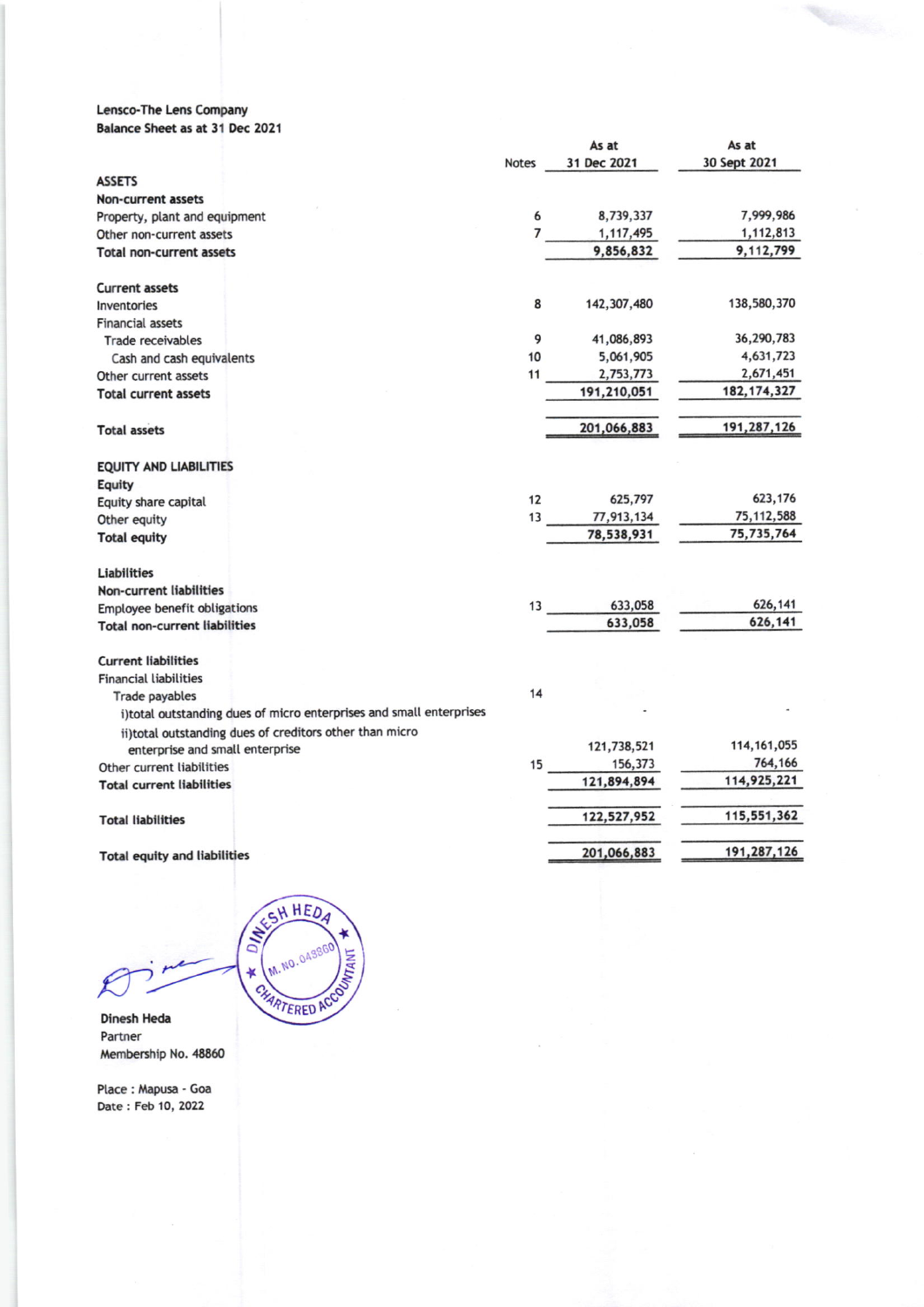#### **Lensco-The Lens Company**

Statement of changes in equity for the quarter ended 31 Dec 2021

|                                                                      | As at       |     | As at                               |
|----------------------------------------------------------------------|-------------|-----|-------------------------------------|
| <b>Equity share capital</b>                                          | 31 Dec 2021 |     | 30 Sept 2021                        |
|                                                                      | Amount      |     | Amount                              |
| Equity shares of [Face value] each issued, subscribed and fully paid |             |     |                                     |
| Opening                                                              |             | 100 | 623,176                             |
| Add: issue during the year                                           |             |     |                                     |
| Closing                                                              |             | 100 | 623,176                             |
|                                                                      | (A)         |     | No. of shares<br>625,797<br>625,797 |

### (B) Other equity

|                                               | <b>Reserve and surplus</b>                               |            |                                                      |  |              |              |  |
|-----------------------------------------------|----------------------------------------------------------|------------|------------------------------------------------------|--|--------------|--------------|--|
|                                               | <b>Securities</b><br><b>Retained earnings</b><br>premium |            | <b>FVTOCI</b><br><b>FVTOCI</b><br>Reserve<br>Reserve |  | <b>FCTR</b>  | <b>Total</b> |  |
| Balance as at 1st July 2021                   | 50,286,406                                               | 23,617,485 |                                                      |  | (1,888,705)  | 72,015,186   |  |
| profit / Loss for the year                    | -                                                        | 3,035,169  |                                                      |  |              | 3,035,169    |  |
| Other comprehensive income                    |                                                          |            |                                                      |  |              |              |  |
| Foreign currency translation reserve          | $-93,325$                                                | $-40,327$  |                                                      |  | 195,885      | 62, 233      |  |
| Total other comprehensive income for the year | 50,193,081                                               | 26,612,327 |                                                      |  | $-1,692,820$ | 75, 112, 588 |  |
| Balance as at 30 Sep 2021                     | 50, 193, 081                                             | 26,612,327 |                                                      |  | $-1,692,820$ | 75, 112, 588 |  |

|                                             |                                                          | <b>Reserve and surplus</b> |                                                      |  |             |              |  |
|---------------------------------------------|----------------------------------------------------------|----------------------------|------------------------------------------------------|--|-------------|--------------|--|
|                                             | <b>Securities</b><br><b>Retained earnings</b><br>premium |                            | <b>FVTOCI</b><br><b>FVTOCI</b><br>Reserve<br>Reserve |  | <b>FCTR</b> | <b>Total</b> |  |
| Balance as at 1 Oct 2021                    | 50,193,081                                               | 26,612,327                 |                                                      |  | (1,692,820) | 75,112,588   |  |
| Profit for the period                       |                                                          | 3,063,683                  |                                                      |  |             | 3,063,683    |  |
| Other comprehensive income                  |                                                          |                            |                                                      |  |             |              |  |
| Foreign currency translation reserve        | 211,160                                                  | 104,832                    |                                                      |  | (579, 128)  | (263, 136)   |  |
| Total other comprehensive income for period | 50,404,241                                               | 29,780,842                 |                                                      |  | (1,692,820) | 77,913,135   |  |
| Balance as at 31 Dec 2021                   | 50,404,241                                               | 29,780,842                 |                                                      |  | (1,692,820) | 77,913,135   |  |

JESH HED  $\circ$ M. NO. 048860 ИТАМТ  $\star$  $\frac{4}{\sqrt{2}}$ **CHARTERED ACCOUNTER Dinesh Heda** Partner Membership No. 48860

Place: Mapusa - Goa Date: Feb 10, 2022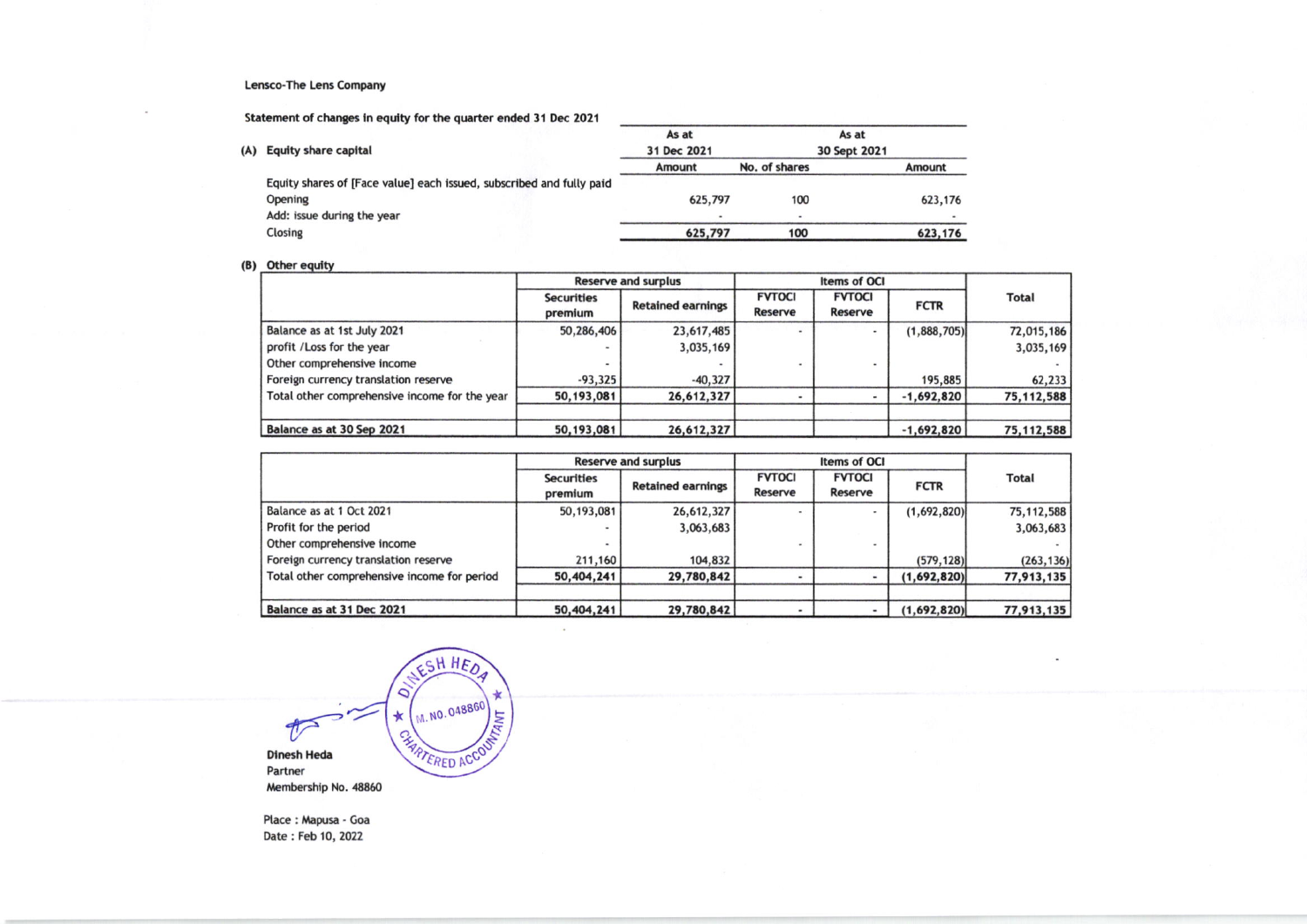### Lensco-The Lens Company

Statement of Profit and Loss for the quarter ended 31 Dec 2021

|                                                                               |              | Year ended               | Year ended    |
|-------------------------------------------------------------------------------|--------------|--------------------------|---------------|
|                                                                               | <b>Notes</b> | 31 Dec 2021              | 30 Sept 2021  |
| Income                                                                        |              |                          |               |
| Revenue from operations                                                       | 16           | 41,698,438               | 45, 155, 383  |
| Other income                                                                  | 17           | 1,873,425                |               |
| <b>Total income</b>                                                           |              | 43,571,863               | 45, 155, 383  |
|                                                                               |              |                          |               |
| <b>Expenses</b>                                                               |              |                          |               |
| Cost of material consumed                                                     | 18           |                          |               |
| Purchase of Stock-in-trade                                                    |              | 33,383,630               | 51,959,708    |
| Changes in inventories of finished goods, stock-in-trade and work-in-progress | 19           |                          |               |
|                                                                               |              | (3,727,110)              | $-20,046,540$ |
| Employee benefits expense                                                     | 20           | 2,715,400                | 2,322,205     |
| <b>Finance costs</b>                                                          | 21           | 280,560                  | 246,168       |
| Depreciation and amortization expense                                         | 22           | 153,616                  | 107,471       |
| Other expenses                                                                | 23           | 7,702,084                | 7,531,202     |
| <b>Total expenses</b>                                                         |              | 40,508,180               | 42,120,214    |
| Profit /(Loss) before exceptional items and tax                               |              | 3,063,683                | 3,035,169     |
| <b>Exceptional items</b>                                                      | 24           |                          |               |
| Profit /(Loss) before tax                                                     |              | 3,063,683                | 3,035,169     |
|                                                                               |              |                          |               |
| <b>Tax expense</b>                                                            |              |                          |               |
| <b>Current tax</b>                                                            | 25           |                          |               |
| Deferred tax                                                                  | 25           |                          |               |
| Total income tax expense                                                      |              | $\overline{\phantom{a}}$ |               |
|                                                                               |              |                          |               |
|                                                                               |              |                          |               |
| Profit for the period                                                         |              | 3,063,683                | 3,035,169     |
|                                                                               |              |                          |               |
| Other comprehensive income                                                    |              |                          |               |
| Items that will be reclassified subsequently to profit or loss                |              |                          |               |
| Net (loss)/gain on FVTOCI debt securities                                     |              |                          |               |
| Income tax effect                                                             |              |                          |               |
|                                                                               |              |                          |               |
| Exchange differences on translation of foreign operations                     |              |                          |               |
| Income tax effect                                                             |              |                          |               |
|                                                                               |              |                          |               |
| Items that will not be reclassified to profit or loss                         |              |                          |               |
| Net (loss)/gain on FVTOCI equity Securities                                   |              |                          |               |
| Remeasurement of net defined benefit liability                                |              |                          |               |
| Income tax effect                                                             |              |                          |               |
|                                                                               |              |                          |               |
| Other comprehensive income for the year, net of tax                           |              |                          |               |
|                                                                               |              |                          |               |
| Total comprehensive income for the year                                       |              | 3,063,683                | 3,035,169     |

 $\pmb{0}$ 

Dinesh Heda Partner Membership No. 48860

NESH HEDA  $\tilde{a}$ M. NO. 048860 **TANT**  $\ast$ CHARTERED ACCO

Place: Mapusa - Goa Date: Feb 10, 2022